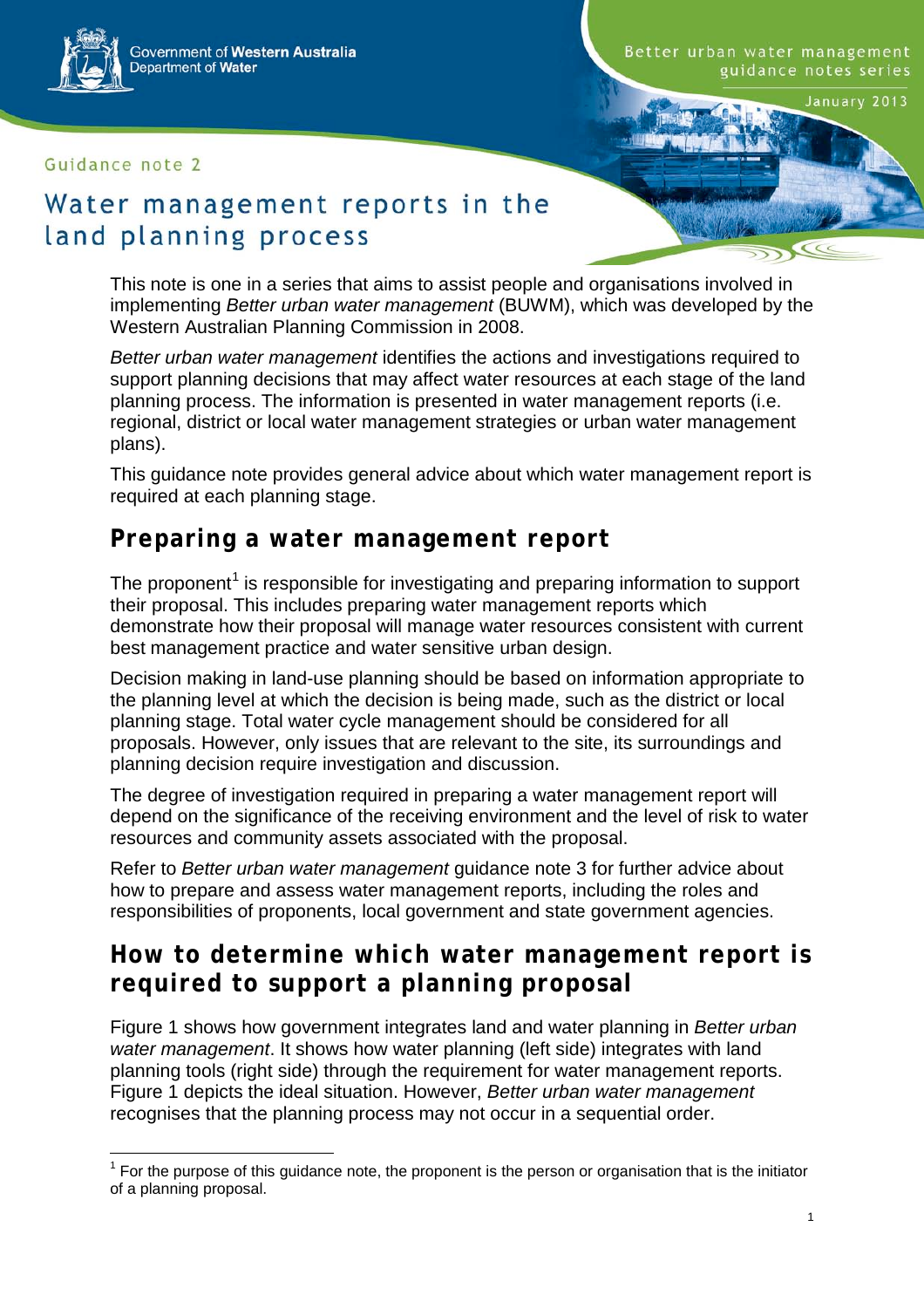Figure 2 also depicts the ideal process, and specifies the land planning tools and water management reports at each of the stages of land planning.

Table 1 provides further information about which water management report is required to support planning proposals, including those that fit outside or are not clearly defined by the ideal planning scenario used in *Better urban water management*.

When no upper level water management report, such as a district water management strategy, has been prepared, the proponent should address the information required by *Better urban water management* at the current planning stage. This may incorporate additional investigation in the absence of upper level water management reports.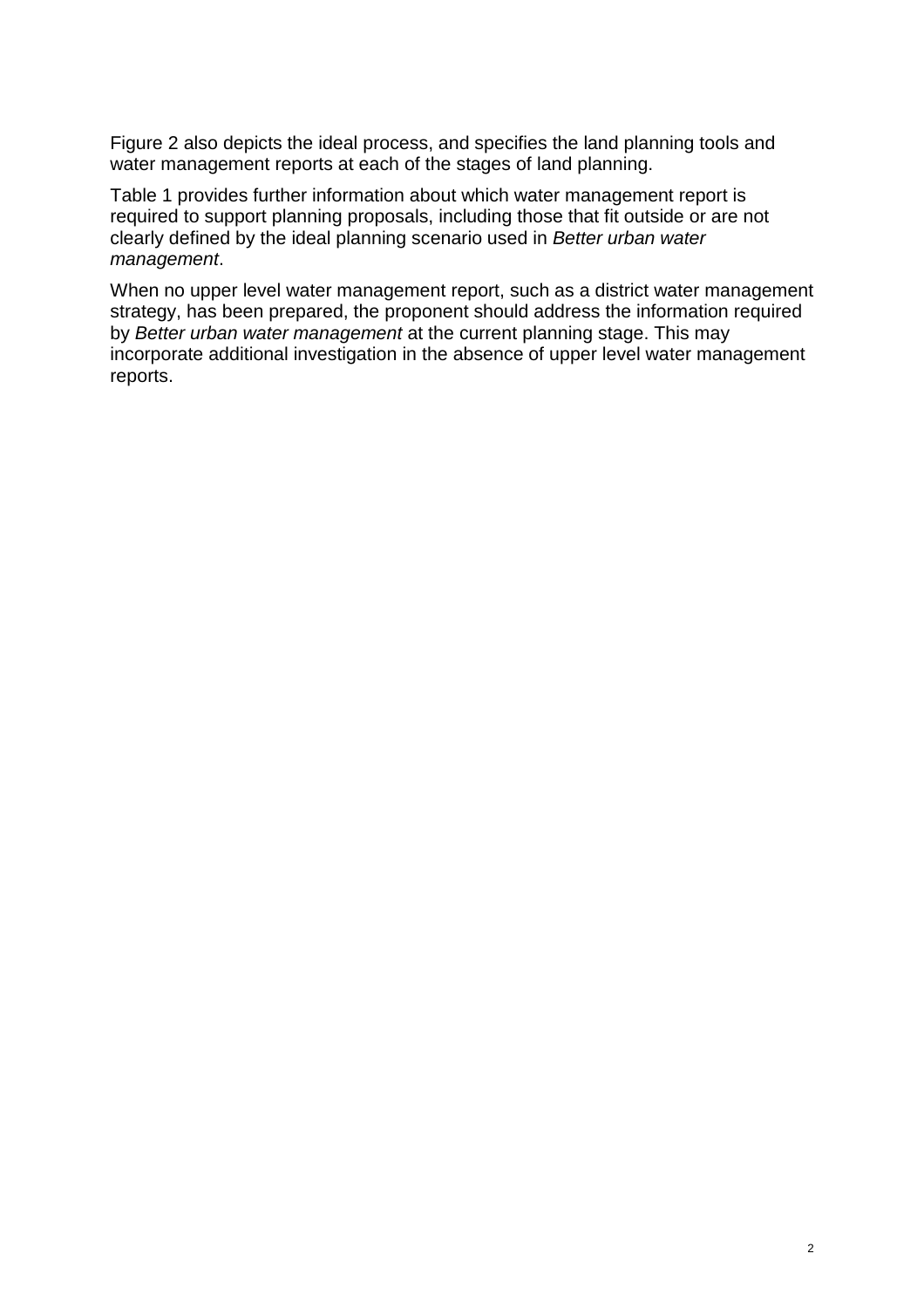

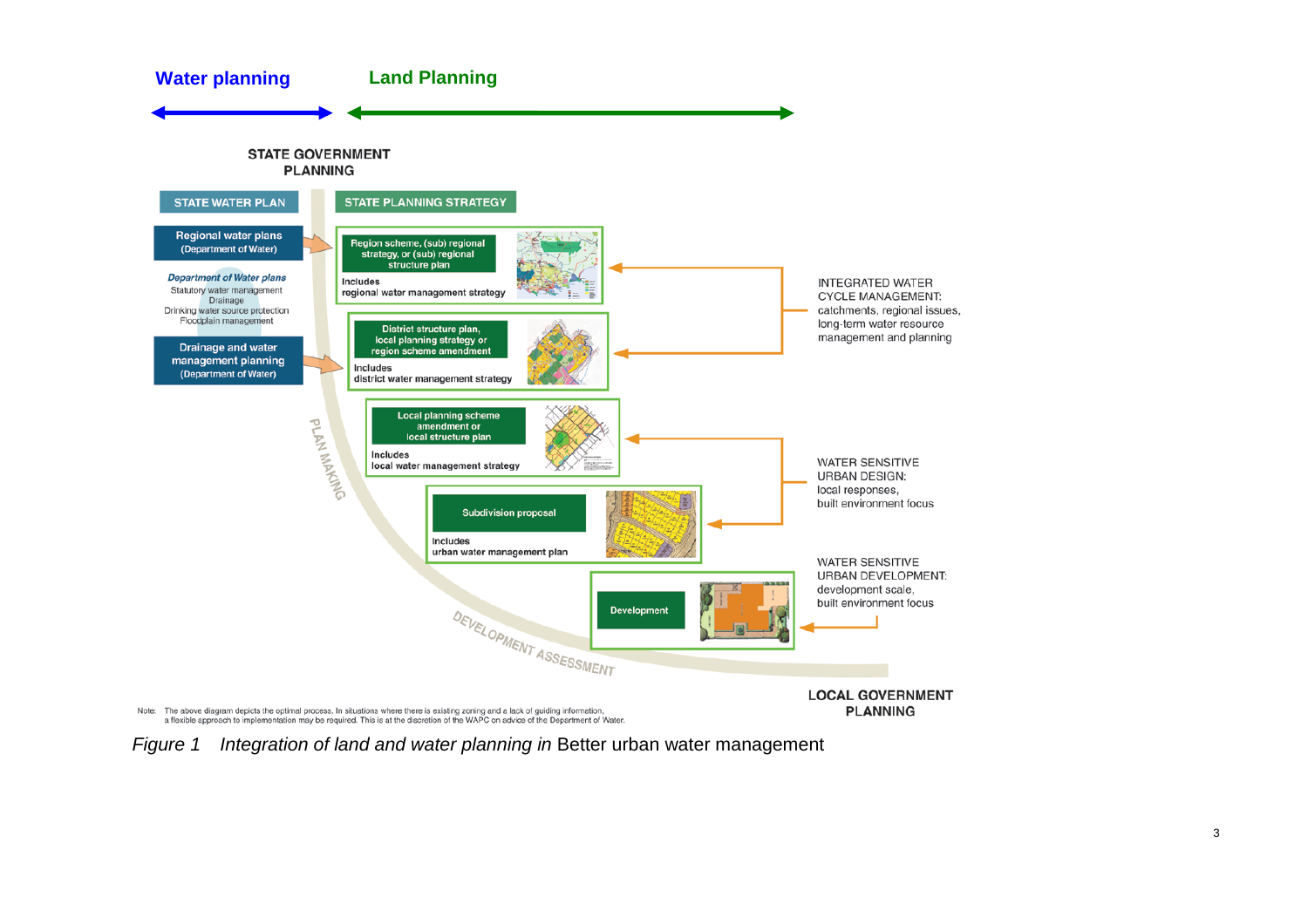### Land planning tool

## Regional stage

Regional plans (e.g. regional or sub-regional strategy, regional or sub-regional structure plan or region scheme)

### District stage

District plans (e.g. district structure plan, development guide plan, local planning strategy or region scheme amendment)

## Local stage

Local plans (e.g. local structure plan, local area plan, local planning scheme amendment or outline development plan)

### Water management report

- Information about water resources is contained in the **regional water management strategy**, which is a component of the regional plan.
- Information about water resources is contained in the **district water management strategy**, which is a component of the district plan.
- Information about water resources is contained in the **local water management strategy**, which is a component of the local plan.

# Subdivision application

• Subdivision applications provide evidence of consistency with all relevant water management strategies and plans. Information about water resources may also be contained in an **urban water management plan**, where applicable.

# Development application

• Development applications provide evidence of consistency with all relevant water management strategies and plans.

*Figure 2 Land planning tools and water management reports at each of the stages of land planning*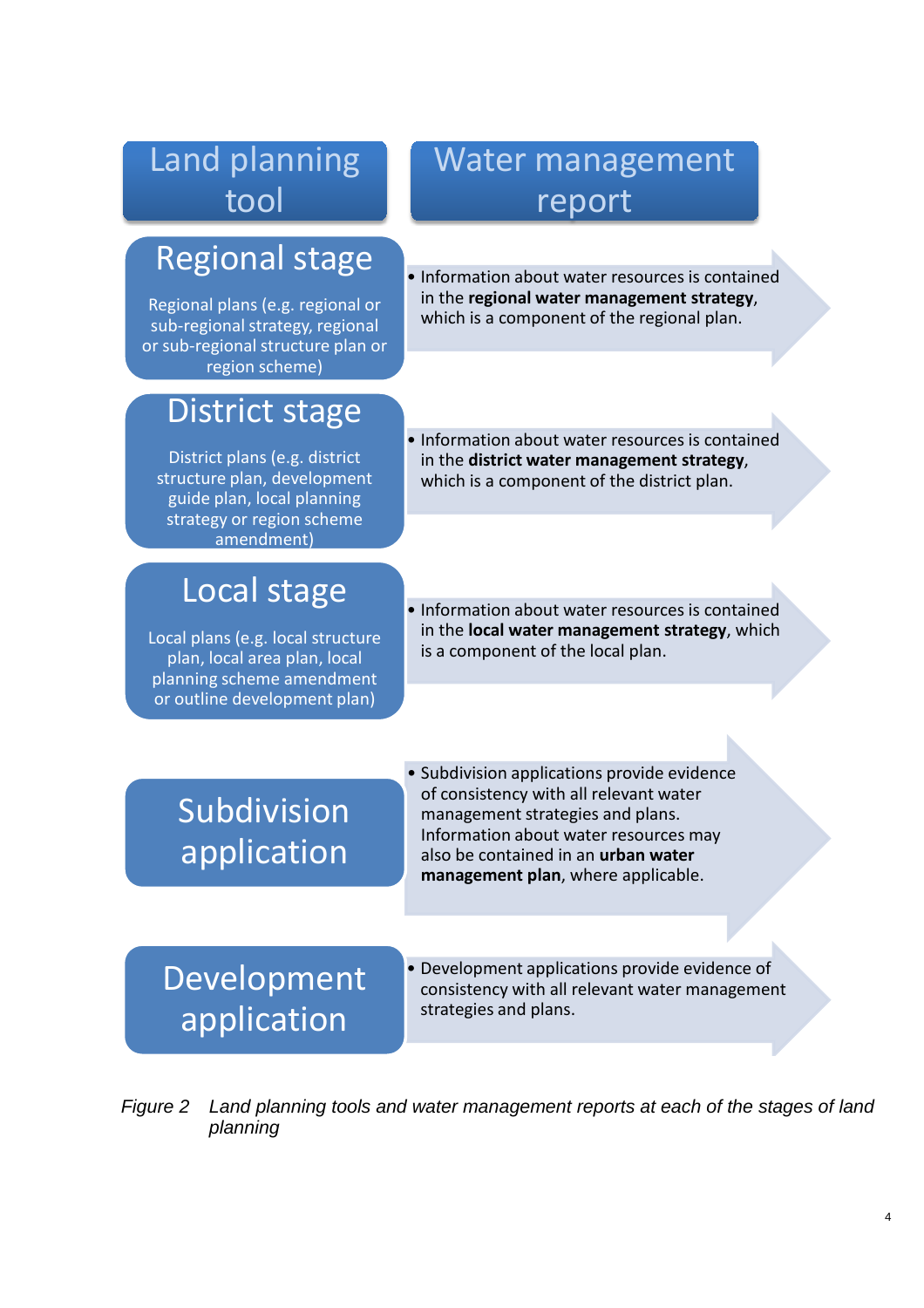*Table 1 Planning stage, decision and water management reports required to meet Better urban water management requirements*

| <b>Planning stage</b>                                                                                                                                                                                                     | Water management report and Better urban water management requirements for<br>proponents                                                                                                                                                                                                                                                                                                                                                                                             |  |
|---------------------------------------------------------------------------------------------------------------------------------------------------------------------------------------------------------------------------|--------------------------------------------------------------------------------------------------------------------------------------------------------------------------------------------------------------------------------------------------------------------------------------------------------------------------------------------------------------------------------------------------------------------------------------------------------------------------------------|--|
| <b>Regional planning stage</b><br>Purpose of regional water management strategies: To identify areas for future land use change and potential impacts on water resource management<br>at the regional scale.              |                                                                                                                                                                                                                                                                                                                                                                                                                                                                                      |  |
| Regional or sub-regional strategy, regional or sub-regional<br>structure plan or region scheme.                                                                                                                           | Regional water management strategy                                                                                                                                                                                                                                                                                                                                                                                                                                                   |  |
| <b>District planning stage</b><br>Purpose of district water management strategies: To demonstrate that the area is capable of supporting the change in land use and identify land areas<br>required for water management. |                                                                                                                                                                                                                                                                                                                                                                                                                                                                                      |  |
| District structure plan, development guide plan, local<br>planning strategy, local scheme amendment where there is<br>no regional scheme, or region scheme amendment.                                                     | District water management strategy is required.                                                                                                                                                                                                                                                                                                                                                                                                                                      |  |
| Rezoning to Urban Deferred.                                                                                                                                                                                               | District water management strategy required to support rezoning to Urban Deferred<br>under a regional scheme.                                                                                                                                                                                                                                                                                                                                                                        |  |
| Lifting of Urban Deferred.                                                                                                                                                                                                | When water resource management was deferred or not assessed (prior to Better urban<br>water management) at the rezoning to Urban Deferred stage a district water<br>management strategy is required to support the lifting of Urban Deferred zoning under a<br>regional scheme.                                                                                                                                                                                                      |  |
| Concurrent regional and local planning scheme<br>amendment.                                                                                                                                                               | Where the local planning scheme amendment or equivalent planning requirement (e.g.<br>outline development plan, subdivision guide plan) is required prior to the subdivision<br>stage of development, a district water management strategy will be required to support<br>the concurrent regional and local scheme amendment and a local water management<br>strategy would be required to support the local structure plan (outline development plan<br>or subdivision guide plan). |  |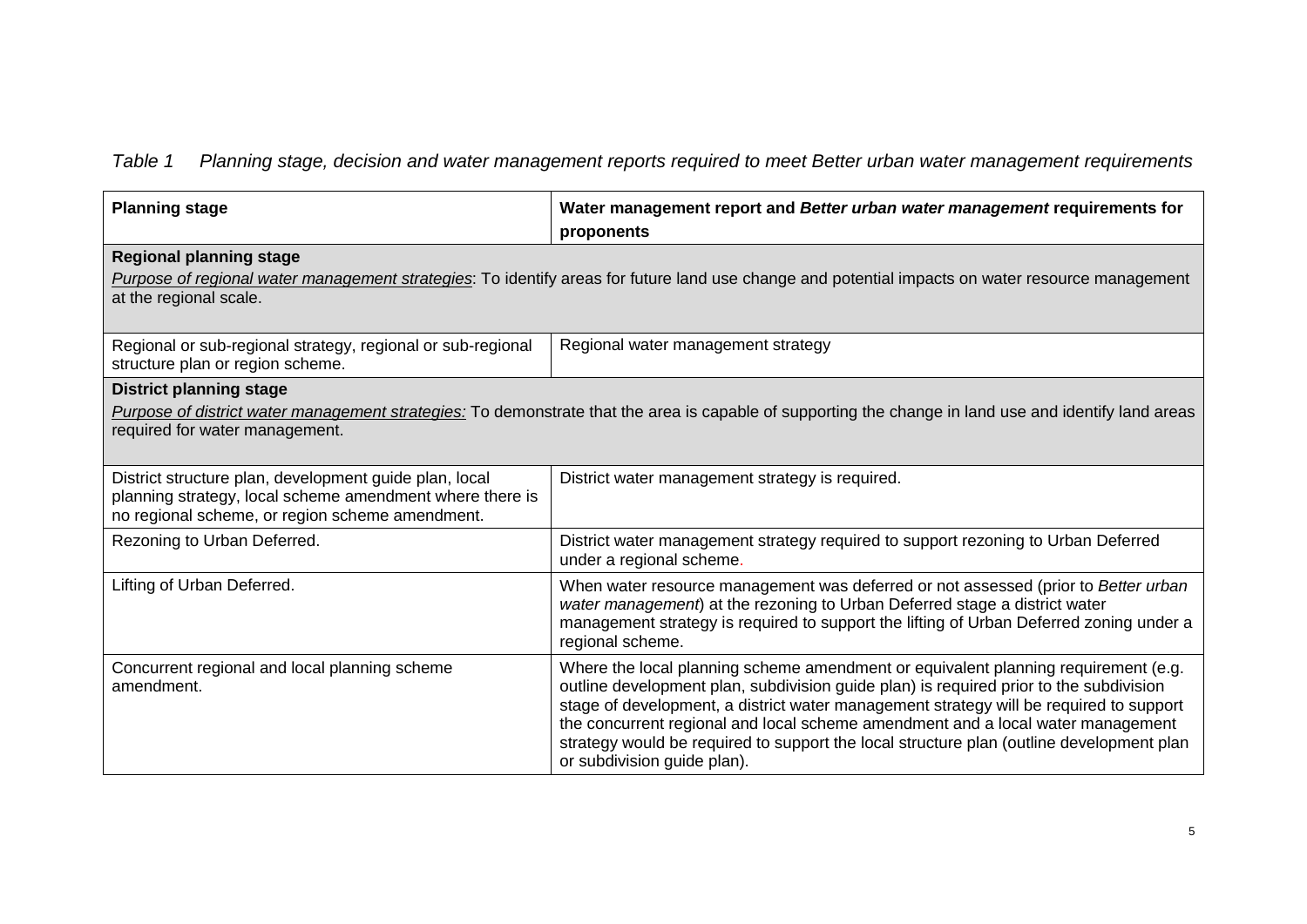<span id="page-5-0"></span>

| <b>Planning stage</b>                                                                  | Water management report and Better urban water management requirements for<br>proponents                                                                                                                                                                                                                                                                                                                                                                                                                                                                                                                                                                                                                                                                                                                                                                                                                  |
|----------------------------------------------------------------------------------------|-----------------------------------------------------------------------------------------------------------------------------------------------------------------------------------------------------------------------------------------------------------------------------------------------------------------------------------------------------------------------------------------------------------------------------------------------------------------------------------------------------------------------------------------------------------------------------------------------------------------------------------------------------------------------------------------------------------------------------------------------------------------------------------------------------------------------------------------------------------------------------------------------------------|
|                                                                                        | or<br>If no local structure plan or equivalent planning requirement (e.g. outline development<br>plan, subdivision guide plan) is required by the local planning scheme or other local<br>planning policy before subdivision, then a combined district and local water<br>management strategy is required to support the concurrent regional and local scheme<br>amendment.                                                                                                                                                                                                                                                                                                                                                                                                                                                                                                                               |
| Local planning scheme amendment where there is no<br>regional scheme.                  | District water management strategy required for local planning scheme amendments.<br>However, depending on the local planning scheme requirements and the next stage of<br>planning to occur, a local water management strategy may also be required in<br>accordance with the requirements of a concurrent regional and local scheme<br>amendment.                                                                                                                                                                                                                                                                                                                                                                                                                                                                                                                                                       |
| Rezoning where there is no drainage and water<br>management plan (DWMP <sup>2</sup> ). | District water management strategy required.                                                                                                                                                                                                                                                                                                                                                                                                                                                                                                                                                                                                                                                                                                                                                                                                                                                              |
| Rezoning where a drainage and water management plan<br>(DWMP) is being prepared.       | The Department of Water is unlikely to support any decision to finalise scheme<br>amendments or other planning decisions until the drainage and water management plan<br>has been finalised.<br>Where significant progress has been made on a drainage and water management plan<br>(e.g. draft drainage and water management plan at advertising stage) and a proposal<br>(i.e. scheme amendment or structure plan) appears to be in accordance with a draft<br>drainage and water management plan, then the Department of Water would have no<br>objection to the advertising of the proposal for public comment, provided it is not<br>approved prior to and is made consistent with, the final drainage and water<br>management plan. In the absence of a district water management strategy (DWMS)<br>additional investigations may be required in the absence of upper level planning<br>documents. |

<sup>2</sup> Drainage and water management plans are prepared by the Department of Water. They provide guidance on planning and water service provision in areas where water<br><sup>2</sup> Drainage and water management plans are prepared by the management will be a critical factor influencing or limiting the nature of urban development; and assist in the implementation of *Better urban water management*. These plans consider all aspects of total water cycle management, including flood protection, management of hydrogeology and hydrology, water quality, water recycling and efficiency and protection of waterways, wetlands and other water dependent ecosystems.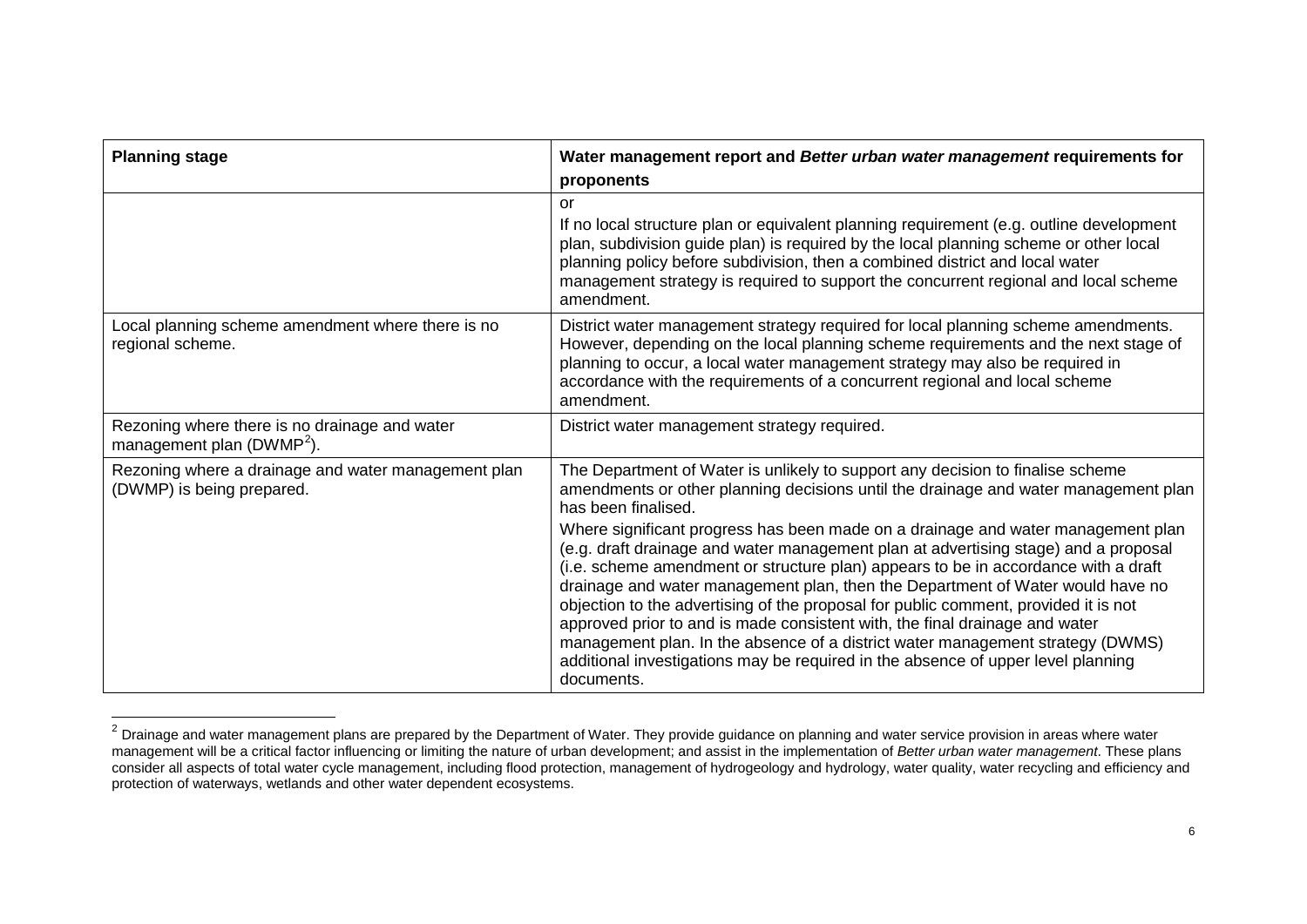<span id="page-6-0"></span>

| <b>Planning stage</b>                                                                                                                                                                                                                                                                                                      | Water management report and Better urban water management requirements for<br>proponents                                                                                                                                                                                                                                                                                           |  |
|----------------------------------------------------------------------------------------------------------------------------------------------------------------------------------------------------------------------------------------------------------------------------------------------------------------------------|------------------------------------------------------------------------------------------------------------------------------------------------------------------------------------------------------------------------------------------------------------------------------------------------------------------------------------------------------------------------------------|--|
| <b>Local planning stage</b><br>Purpose of local water management strategies: To identify how the proposed urban form will address water use, the protection of water dependent<br>environments and management and to identify existing and required water management infrastructure, including detailed land requirements. |                                                                                                                                                                                                                                                                                                                                                                                    |  |
| Local structure plan, local area plan, local planning scheme<br>amendment (within regional scheme area), outline<br>development plan or subdivision guide plan where there is<br>no district structure planning or district water management<br>strategy.                                                                  | Local water management strategy required.                                                                                                                                                                                                                                                                                                                                          |  |
| Subdivision stage <sup>3</sup><br>Purpose of urban water management plans: To demonstrate how the final urban form will use and manage water including specific infrastructure, land<br>requirements and detailed designs for water management such as stormwater management and treatment.                                |                                                                                                                                                                                                                                                                                                                                                                                    |  |
| Urban zoned land with approved local water management                                                                                                                                                                                                                                                                      | Condition on subdivision for:                                                                                                                                                                                                                                                                                                                                                      |  |
| strategy.                                                                                                                                                                                                                                                                                                                  | Prior to the commencement of subdivisional works, an urban water management plan is<br>to be prepared and approved, in consultation with the Department of Water, consistent<br>with any approved [INSERT VALUE] Local Water Management Strategy/Drainage and<br>Water Management Plan [DELETE AS APPLICABLE]. (Local Government) (Western<br>Australian Planning Commission 2012) |  |
|                                                                                                                                                                                                                                                                                                                            | Where an approved local water management strategy exists, the urban water<br>management plan will not need to be lodged with the application for subdivision but will<br>be required to be lodged and approved prior to any site works as a condition of<br>subdivision.                                                                                                           |  |
| Urban zoned land with no approved local water<br>management strategy or upper level water management                                                                                                                                                                                                                       | Urban water management plan required to be lodged with the subdivision application to<br>demonstrate that the design can achieve water management objectives. Condition on                                                                                                                                                                                                         |  |

 <sup>3</sup> *Better urban water management* recommends that large greenfield subdivisions or small subdivisions in priority catchments or where there are water management issues should be supported by an urban water management plan to demonstrate how the proposed development complies with published policy.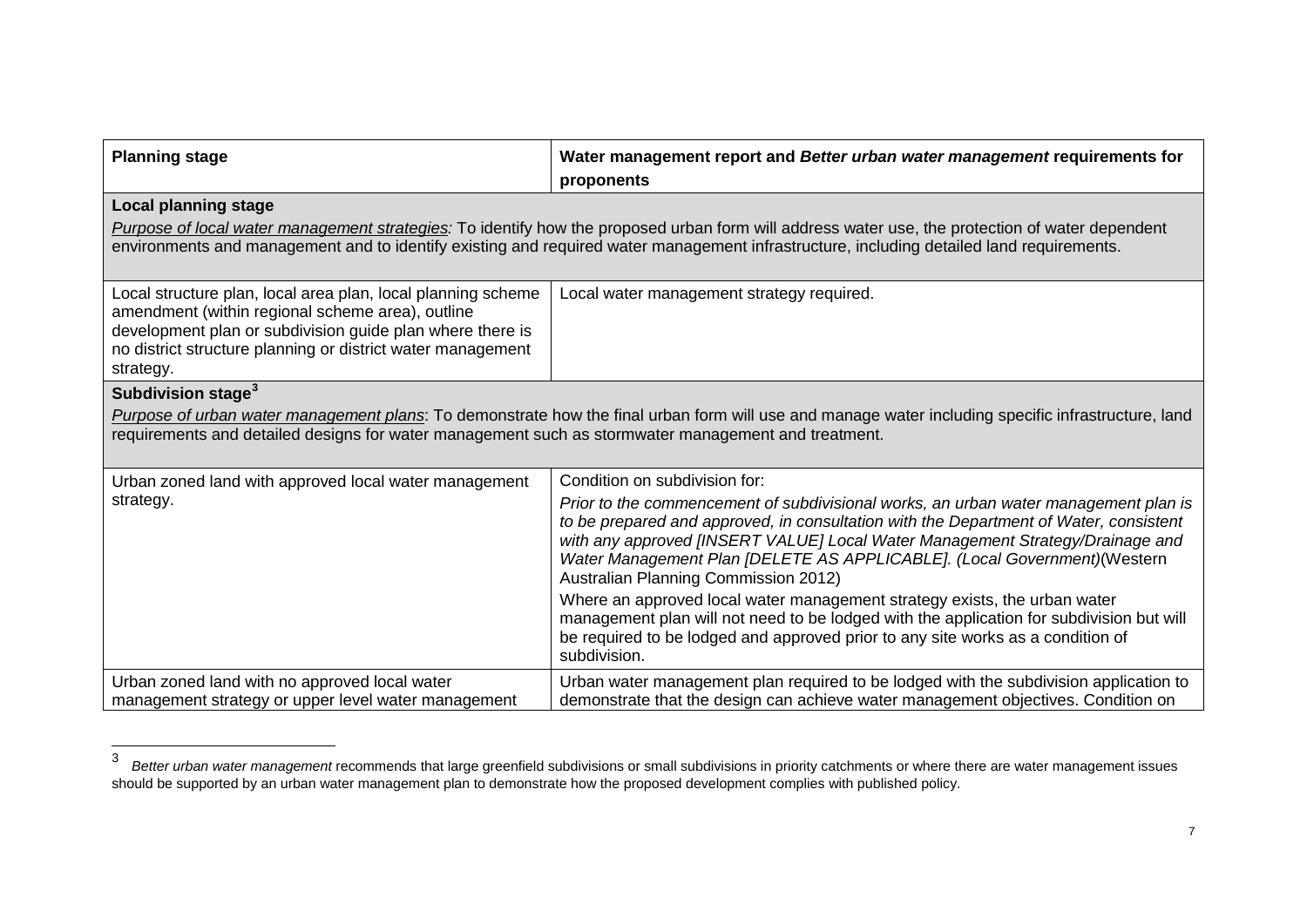| <b>Planning stage</b>                                                                                                                                                                                                                                          | Water management report and Better urban water management requirements for                                                                                                                                                                                                                                                                                                                                                                                                                                            |  |
|----------------------------------------------------------------------------------------------------------------------------------------------------------------------------------------------------------------------------------------------------------------|-----------------------------------------------------------------------------------------------------------------------------------------------------------------------------------------------------------------------------------------------------------------------------------------------------------------------------------------------------------------------------------------------------------------------------------------------------------------------------------------------------------------------|--|
|                                                                                                                                                                                                                                                                | proponents                                                                                                                                                                                                                                                                                                                                                                                                                                                                                                            |  |
| documents.                                                                                                                                                                                                                                                     | subdivision may still be required for:                                                                                                                                                                                                                                                                                                                                                                                                                                                                                |  |
|                                                                                                                                                                                                                                                                | Prior to the commencement of subdivisional works, an urban water management plan is<br>to be prepared and approved, in consultation with the Department of Water, consistent<br>with any approved [INSERT VALUE] Local Water Management Strategy/Drainage and<br>Water Management Plan [DELETE AS APPLICABLE]. (Local Government)(Western<br>Australian Planning Commission 2012)                                                                                                                                     |  |
| Staged development                                                                                                                                                                                                                                             | Urban water management plans should be prepared for whole of subdivision (where<br>applicable). However, where there is an approved local water management strategy,<br>separate urban water management plans for each stage may be acceptable subject to<br>approval from the department.                                                                                                                                                                                                                            |  |
| <b>Development stage</b>                                                                                                                                                                                                                                       |                                                                                                                                                                                                                                                                                                                                                                                                                                                                                                                       |  |
| Purpose of urban water management plans: To demonstrate how will the final urban form will use and manage water including specific infrastructure,<br>land requirements and detailed designs for water management such as stormwater management and treatment. |                                                                                                                                                                                                                                                                                                                                                                                                                                                                                                                       |  |
| Development application in a location with an approved<br>urban water management plan.                                                                                                                                                                         | Site works and management to be consistent with the urban water management plan.                                                                                                                                                                                                                                                                                                                                                                                                                                      |  |
| Development application where an urban water<br>management plan is not available.                                                                                                                                                                              | Urban water management plan or similar report may be required for the development,<br>depending on the risks.                                                                                                                                                                                                                                                                                                                                                                                                         |  |
| Brown field, urban infill or redevelopment                                                                                                                                                                                                                     |                                                                                                                                                                                                                                                                                                                                                                                                                                                                                                                       |  |
| All zonings and stages of planning.                                                                                                                                                                                                                            | The principle of informed decision making in Better urban water management should<br>still be applied to these types of proposals. The amount and detail of information<br>required will vary according to the constraints and size of proposal (refer to Better urban<br>water management guidance note 3: Preparing water management reports). Upon<br>preliminary assessment of the proposal by the Department of Water, the water<br>management requirements of Better urban water management will be determined. |  |